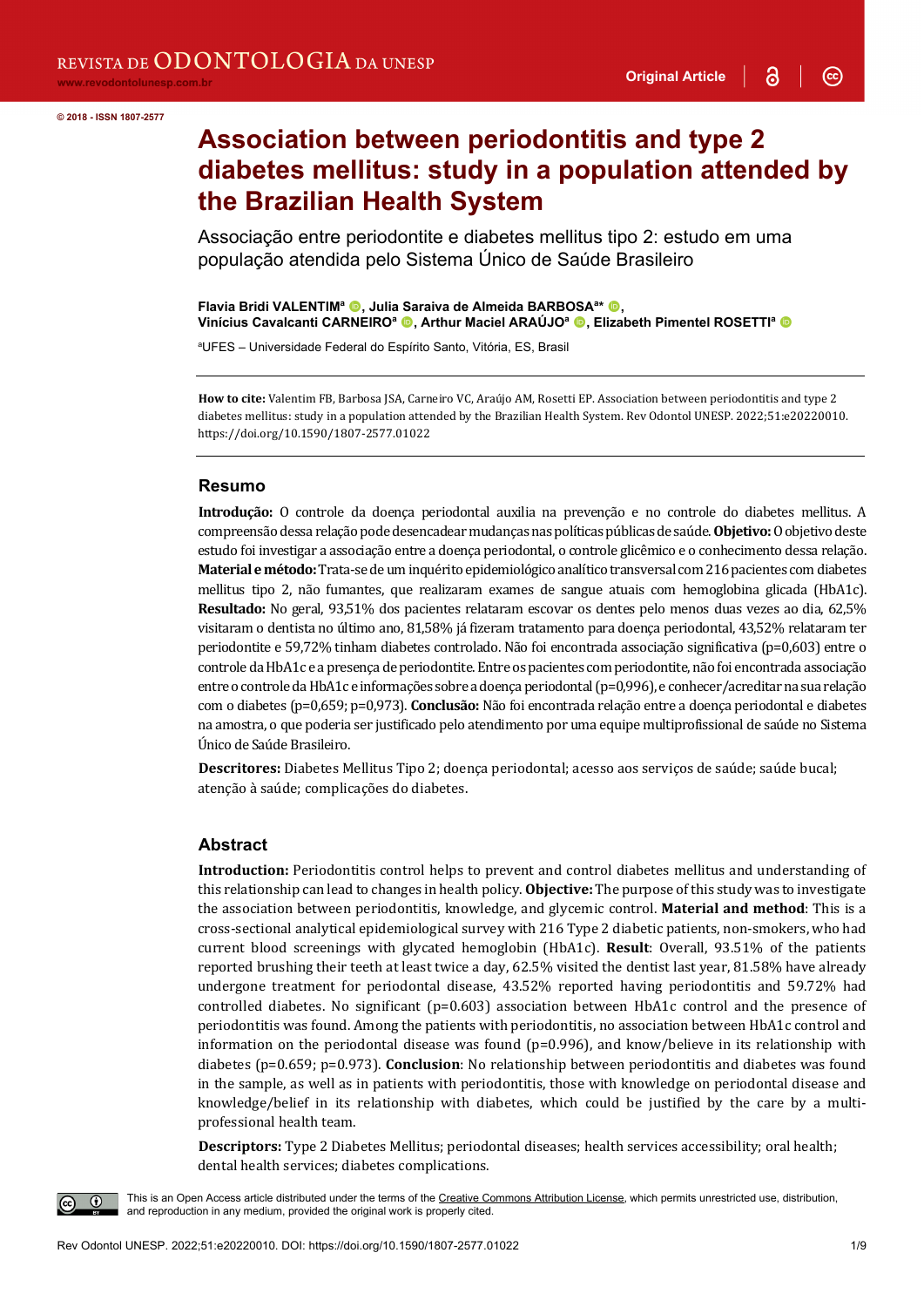#### **INTRODUCTION**

Diabetes mellitus is a chronic disease that occurs when the pancreas is unable to produce insulin or when the body cannot properly use the insulin produced. This process may lead to hyperglycemia that, in the long-term, is associated with damages to the body and failure of several organs and tissues1. Type 2 diabetes mellitus is responsible for at least 90% of all diabetes cases and is characterized by insulin resistance and relative insulin deficiency<sup>1,2</sup>.

In 2017, 425 million people worldwide had diabetes, that is, about 8.8% of the adult population. In total, 12.5 million people were affected by the disease in Brazil in that year. Diabetes incidence has grown in the last three decades and is more rapidly in underdeveloped and developing countries. The World Health Organization (WHO) estimates diabetes to become the seventh cause of death worldwide in 2030<sup>1,3,4</sup>.

If diagnosed and well-controlled with small amounts of medicines, interventions to promote healthy lifestyles, patient education to facilitate the self-care, regular control for the detection and treatment of complications early through a multidisciplinary team, people with diabetes can live long and healthy lives<sup>3</sup>.

Within the multidisciplinary team, the dentist has a crucial role in the early diagnosis of complications related to diabetes, such as periodontitis. Located in the gingiva and the tissues supporting the teeth, this bacterial infection causes loss of attachment of periodontal ligament in the cement with subsequent formation of periodontal pockets, alveolar bone resorption, recession, hyperemia, edema, and gingival bleeding, tooth migration, halitosis, tooth mobility, abscess formation and tooth loss5,6.

A study on the relationship between the periodontal status and the causes of death followed a cohort over 25 years, and found that, for every 20% increase in mean radiographic alveolar bone loss, the risk of death increased 51%, a value similar to the risk for smoking, justifying the importance of controlling periodontal disease7.

Periodontitis has been regarded as the "sixth complication" of diabetes<sup>8</sup>. A bi-directional relationship between periodontitis and diabetes has been proved by the literature, where diabetes is a risk factor for periodontitis and periodontitis holds influence on glycemic control9. However, some authors did not find these results and attributed them to differences in the methods and criteria established for conducting research<sup>10</sup>.

The understanding of the relationship between periodontitis and systemic diseases, such as diabetes, can change health policies, ensuring economic benefits. Furthermore, the medical community should be aware of the potential adverse effects of periodontal infections in systemic health. Periodontal Medicine promotes a strong collaboration between medical and dental professionals, which implies a better communication and an effective team approach in clinical practice6.

Thus, this study aimed to describe issues related to oral health and to investigate the association between the periodontal condition self-reported by diabetic patients and glycemic control to analyze the existence of a bi-directional relationship. Moreover, we aimed to evaluate the association between glycemic control and the knowledge of the patients on periodontal disease (PD) and its relationship with DM in patients with periodontitis.

## **METHODS**

A cross-sectional analytical epidemiologic survey was conducted with 216 patients with Type 2 DM, male and female, aged 18 years or more, registered in the Hypertension and Diabetes Program of three Health Basic Units (HBU) of the municipality of Vitória, Espírito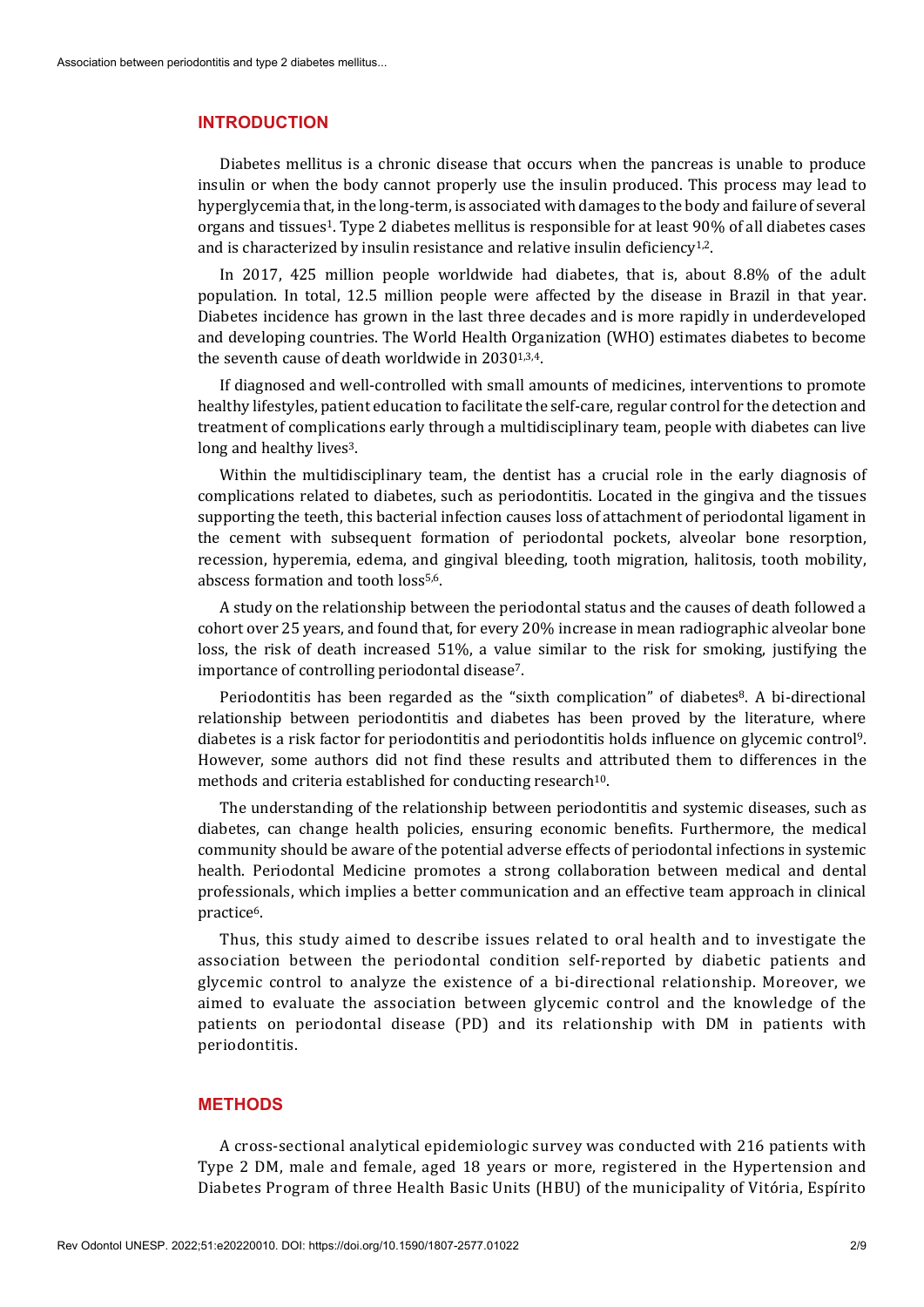Santo (ES), Brazil. The estimated sample was representative of the 1,220 diabetic patients allocated in the searched HBUs. The inclusion criteria were patients with at least one tooth in the mouth and had current blood glucose testing. Smokers were excluded due to the existence of a scientific proof showing a causal relationship between smoking and periodontal disease<sup>11,12</sup>. This research was approved by the Ethics Committee in Research of the Federal University of Espírito Santo under number 1,749,053, and all participants signed an informed consent form voluntarily.

For data collection, a validated structured questionnaire was used<sup>13</sup>, applied by a single previously trained examiner for nine months. Closed questions were conducted to evaluate sociodemographic and economic issues, oral hygiene habits, presence of periodontitis, access and attendance to dental treatment, and knowledge about periodontal disease and its relationship with diabetes. For the definition of the presence of periodontitis, questions were conducted about tooth mobility and migration, gingival recession, tooth loss without tooth extraction by the dentist, and bone loss, and in case of at least one positive response, the patient was regarded as having periodontitis, as well as in the studies by Jimenez et al.<sup>14</sup>.

Patients were invited to participate in the survey during the waiting period for the medical consultation, and the time to answer the questionnaire was 5 to 10 minutes. At the end of the survey, an explanatory booklet and guidance on diabetes, periodontal disease, and their bidirectional relationship were provided to all participants.

The diabetes control of the interviewed patients was determined by the percentage of glycated hemoglobin (HbA1c) through secondary data of previous blood testing done by the patients, collected in the digital chart of the municipality of Vitória, state of Espírito Santo, Brazil, at the HBU by a single examiner. The value of 7% for HbA1c was set as a threshold to consider the patient with controlled diabetes, as recommended by the American Diabetes Association<sup>2</sup> (2017).

We used the IBM SPSS Statistics version 24 for statistical analysis, being initiated by descriptive statistics. To verify that factors influence the control of glycated hemoglobin, presence of periodontitis, and knowledge about periodontal disease (PD) and its relationship with DM, simple and multiple logistic regressions were used. In all analyses, the significance level was set at 5% with a confidence interval of 95%.

#### **RESULT**

The average age of the sample was 62.63 years (standard deviation = 10.86 years), being mostly female, with a monthly family income of up to three minimum wages and diagnosed with diabetes eight years ago or less. Good oral hygiene and dental consultation habits were found (Table 1).

As for periodontal health, 43.25% reported having periodontitis, and 81.48% have already received treatment for this condition. Concerning the control of diabetes, 59.72% had HbA1c ≤ 7% and, thus, they were controlled (Table 1).

Concerning the guidelines received by patients, approximately 20% reported having been informed about the relationship between PD and DM, although 63.89% believe in such a relationship (Table 1).

No statistically significant association (p=0.063; OR*=*1) was identified between the control of HbA1c and the presence or not of periodontitis by the simple logistic regression (Table 2). No association was found between the control of HbA1c and have received information on what is PD (p=0.996), have been oriented about the relationship between PD and DM (p=0.659), and if exists a relationship between PD and DM ( $p=0.973$ ), for PD patients, by simple and multiple logistic regressions (OR=1) (Table 3).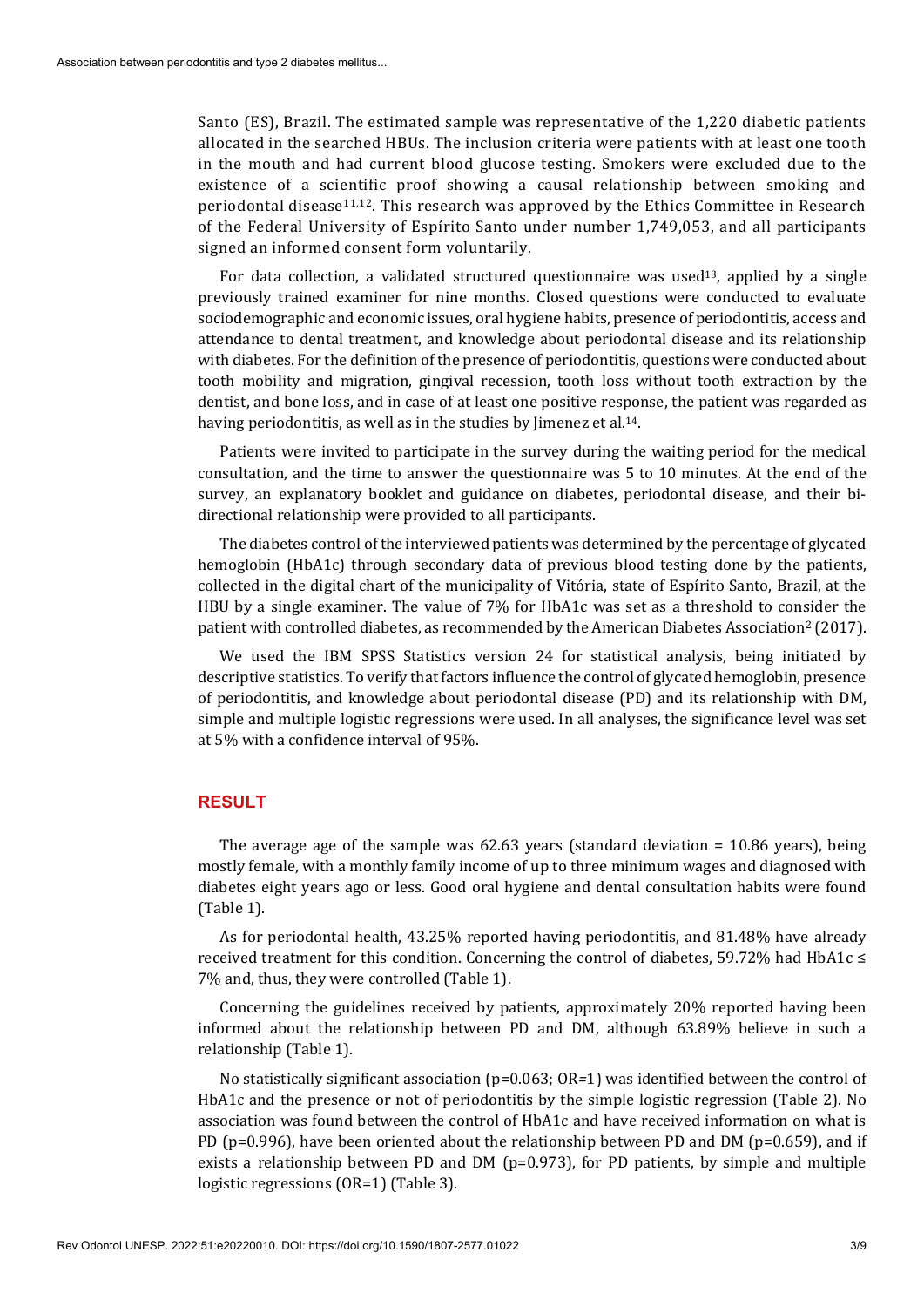|                                     |                           | Mean            | <b>Standard Deviation</b> |  |  |
|-------------------------------------|---------------------------|-----------------|---------------------------|--|--|
|                                     |                           | 62.63           | 10.86                     |  |  |
| Age                                 |                           | Minimum-Maximum | Median                    |  |  |
|                                     |                           | 28-93           | 63                        |  |  |
|                                     |                           | $\mathbf n$     | $\%$                      |  |  |
| Gender                              | Male                      | 82              | 37.96                     |  |  |
|                                     | Female                    | 134             | 62.04                     |  |  |
| Monthly household income (at        | $<$ 3                     | 165             | 76.39                     |  |  |
| minimum wages*)                     | $\geq 3$ to $\leq 5$      | 27              | 12.50                     |  |  |
|                                     | $\geq 5$                  | 24              | 11.11                     |  |  |
| Diabetes-diagnosed time             | $\leq$ 8 years            | 130             | 60.19                     |  |  |
|                                     | > 8 years                 | 86              | 39.81                     |  |  |
| Toothbrushing frequency             | Do not brush              | $\mathbf{0}$    | 0.00                      |  |  |
|                                     | Once a day                | 14              | 6.48                      |  |  |
|                                     | Twice a day               | 69              | 31.94                     |  |  |
|                                     | Three times or more a day | 133             | 61.57                     |  |  |
| Flossing frequency                  | No flossing               | 98              | 45.37                     |  |  |
|                                     | 1 to 3 times a week       | 33              | 15.28                     |  |  |
|                                     | Daily                     | 85              | 39.35                     |  |  |
| Last visit to the dentist for       | $\leq 1$ year             | 135             | 62.50                     |  |  |
| control or treatment                | > 1 year                  | 81              | 37.50                     |  |  |
| Received medical referral for       | N <sub>o</sub>            | 183             | 84.72                     |  |  |
| dental treatment                    | <b>Yes</b>                | 33              | 15.28                     |  |  |
| Presence of periodontitis           | No                        | 122             | 56.48                     |  |  |
|                                     | <b>Yes</b>                | 94              | 43.52                     |  |  |
| History of periodontal disease      | N <sub>o</sub>            | 40              | 18.52                     |  |  |
| treatment                           | Yes                       | 176             | 81.48                     |  |  |
| Control of $HbA_{1c}$               | N <sub>o</sub>            | 87              | 40.28                     |  |  |
|                                     | Yes                       | 129             | 59.72                     |  |  |
| Received information on what is     | N <sub>o</sub>            | 149             | 68.98                     |  |  |
| the periodontal disease             | Yes                       | 67              | 31.02                     |  |  |
| Received explanation on the         | N <sub>o</sub>            | 170             | 78.70                     |  |  |
| relationship between<br>Yes         |                           | 46              | 21.30                     |  |  |
| periodontal disease and<br>diabetes |                           |                 |                           |  |  |
| Believe there is a relationship     | N <sub>o</sub>            | 78              | 36.11                     |  |  |
| between periodontal disease         | Yes                       | 138             | 63.89                     |  |  |
| and diabetes                        |                           |                 |                           |  |  |

**Table 1.** Characterization of the sample, oral health, glycemic control, and knowledge

\* 1 minimum wage ≈ U\$290

| Table 2. Association between HbA <sub>1c</sub> and periodontitis |  |
|------------------------------------------------------------------|--|
|------------------------------------------------------------------|--|

|                              |                | Non-controlled<br>$HbA_{1c}$ |               | <b>Controlled HbA1c</b> |               | $OR^*$                     | p value |
|------------------------------|----------------|------------------------------|---------------|-------------------------|---------------|----------------------------|---------|
|                              |                | n                            | $\frac{0}{0}$ | n                       | $\frac{0}{0}$ |                            |         |
| Presence of<br>periodontitis | N <sub>0</sub> | 51                           | 58.62         | 71                      | 55.04         |                            |         |
|                              | Yes            | 36                           | 41.38         | 58                      | 44.96         | 1.157<br>$(0.668 - 2.006)$ | 0.603   |

OR - *Odds Ratio*; With controlled HbA1c is a reference category of the dependent variable. \*.Simple logistic regression.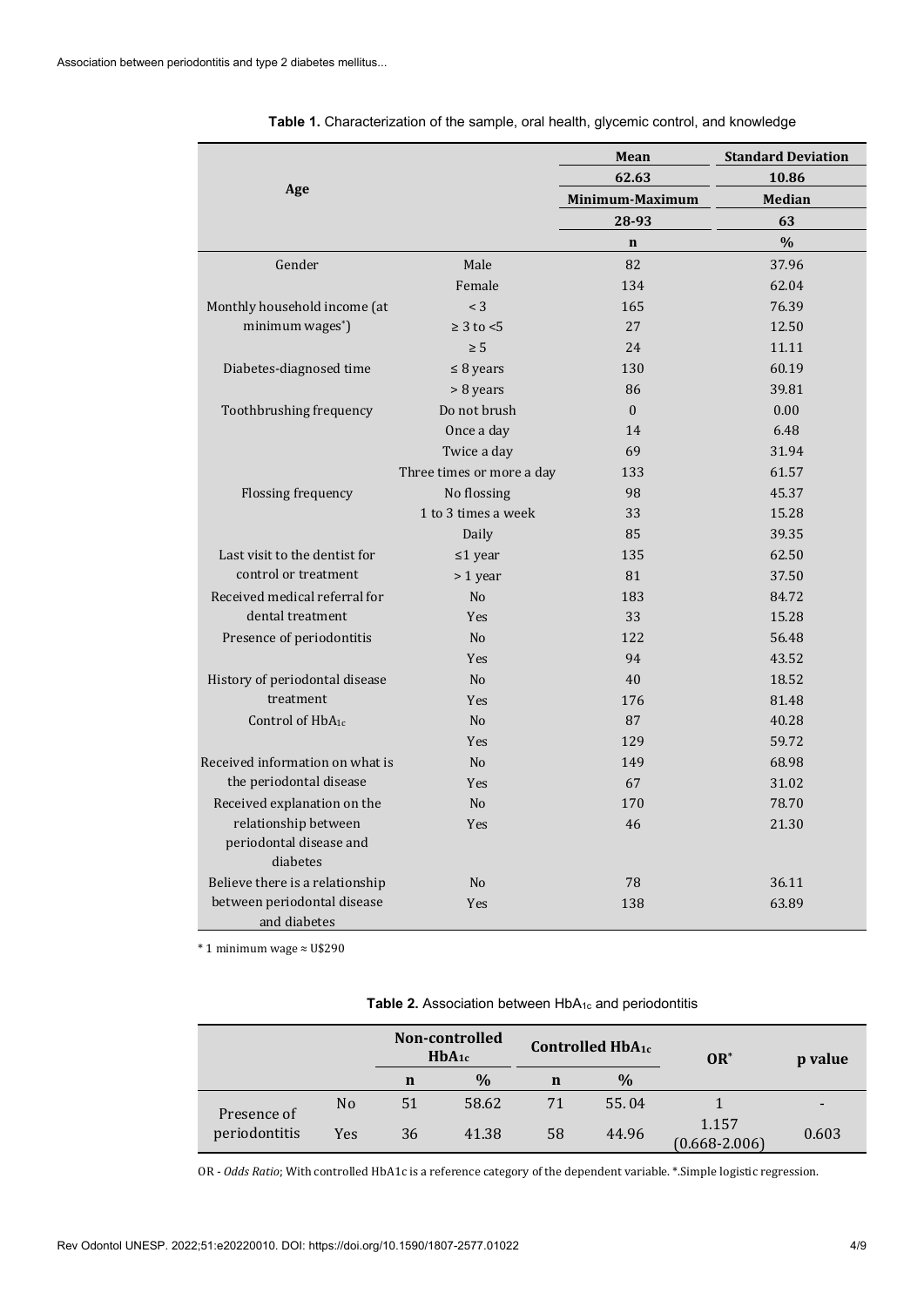|                                                                                                      |                | Non-controlled<br>$HbA_{1c}$ |       | Controlled<br>HbA1c |       | $OR^*$                 | p value |
|------------------------------------------------------------------------------------------------------|----------------|------------------------------|-------|---------------------|-------|------------------------|---------|
|                                                                                                      |                | $\mathbf n$                  | $\%$  | $\mathbf n$         | $\%$  |                        |         |
| Received information on what is the<br>periodontal disease <sup>1</sup>                              | N <sub>o</sub> | 30                           | 55.56 | 19                  | 47.50 | $\mathbf{1}$           |         |
|                                                                                                      | Yes            | 24                           | 44.44 | 21                  | 52.50 | 1.043 (0.454-<br>2.399 | 0.921   |
| Received explanation on the<br>relationship between periodontal<br>disease and diabetes <sup>1</sup> | N <sub>0</sub> | 38                           | 70.37 | 30                  | 75.00 | $\mathbf{1}$           |         |
|                                                                                                      | Yes            | 16                           | 29.63 | 10                  | 25.00 | 1.244 (0.485-<br>3.193 | 0.650   |
| Believe there is a relationship<br>between periodontal disease and<br>diabetes <sup>1</sup>          | N <sub>o</sub> | 14                           | 25.93 | 9                   | 22.50 | $\mathbf{1}$           |         |
|                                                                                                      | Yes            | 40                           | 74.07 | 31                  | 77.50 | 1.048 (0.399-<br>2.749 | 0.925   |

Table 3. Association between HbA<sub>1c</sub> and knowledge about the periodontal disease and its relationship with diabetes

OR - *Odds Ratio*; With controlled HbA<sub>1c</sub> is a reference category of the dependent variable. <sup>1</sup>. Only those who have periodontal disease; \*.Simple logistic regression.

## **DISCUSSION**

Studies in the literature assessing the importance of primary care establishing a bi-directional relationship between DM and periodontitis are scarce.

The relationship between the control of diabetes mellitus (DM) by the HbA1c level and the periodontitis in patients with Type 2 diabetes (Table 2) has been evaluated to assess the association between the control of diabetes, the self-report of knowledge, and received information on periodontal disease (PD) and its relationship with DM (Table 3) in periodontally compromised patients.

The null hypotheses that the glycemic control is not associated with the presence of periodontitis and that the glycemic control of periodontitis patients is not associated with the knowledge about periodontal disease and diabetes were tested. We noted that, for this sample, no statistically significant relationship among the studied factors was found.

Periodontitis and DM are common and complex chronic diseases with a bi-directional relationship. DM is associated with an increase in the prevalence and severity of periodontitis, and severe periodontitis is associated with inadequate glycemic control9. The data observed in this research showed the inverse situation of what would be necessary for the establishment of a bi-directional relationship, in which the majority of the sample presents adequate glycemic control and healthy periodontal status, so we understood that the chance for development or aggravation of both is lower, and the risk, according to simple logistic regression, is the same in the whole sample (OR=1).

Moreover, the literature indicates that the poorer the glycemic control and the longer duration of diabetes, the greater the prevalence and gravity of the periodontitis15. In this study, most of the sample shows less than eight years of diagnosed diabetes and may justify the inexistence of a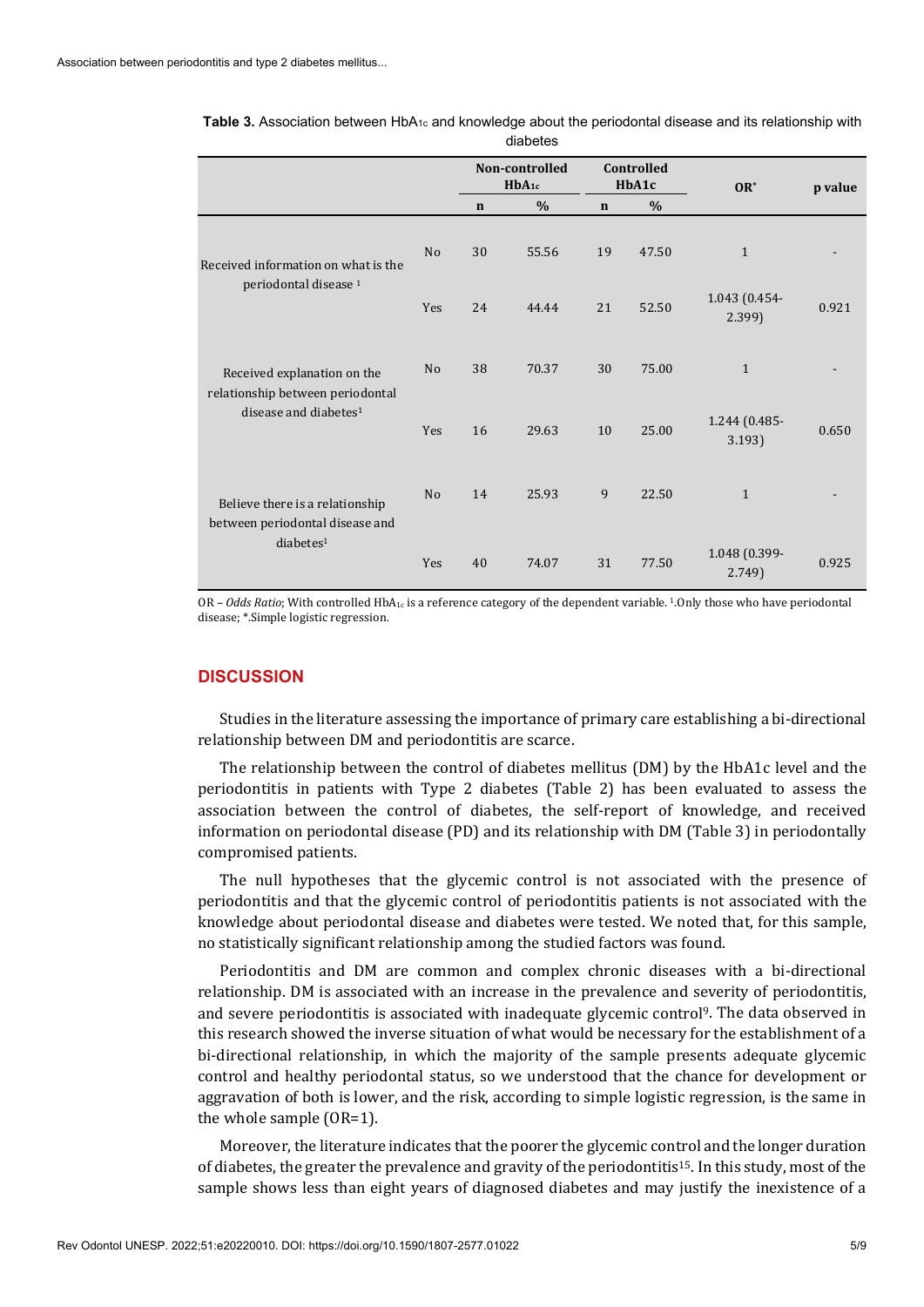relationship, since the little time of diabetes may not have been sufficient to produce significant periodontal breakdown. Campus et al.16 stated that long-term diabetes patients tend to neglect their oral health; however, in this study, in addition to most patients having discovered diabetes recently, as abovementioned, a report of adequate frequency of oral hygiene was observed. More than 90% of the studied population reported brushing teeth two to three times a day and more than half reported flossing at least once a week, which implies directly in a healthier periodontal condition than those with poor hygiene habits $17$ .

Other studies also did not find this bi-directional relationship with statistical significance and used different methods, both for determining the presence of periodontitis and for the control of HbA1c<sup>10,11,18</sup>. In this context uniform definitions for determining these parameters are scarce, which can lead to variations in prevalence and make difficult comparisons among studies.

The cutoff for the definition of diabetes control by HbA1c suffers major variations among the studies, ranging from 7% up to 9%18,19, which alters the proportion of controlled diabetics or noncontrolled diabetics. Meanwhile, in this study, like in the study by Kiedrowicz et al.19, the cutoff of 7% was used for being recommended by the ADA2 for most of the population with Type 2 diabetes, aiming to reduce the microvascular complications.

Knight et al.10 analyzed research data to compare estimates of the power of the association between DM and periodontitis, indicated some doubts, and stated that this relationship is unclear. For identifying a periodontal disease, they used 14 different definitions, but diabetes was only associated with a higher risk of periodontitis when only two of the 14 definitions were used. A limitation of the studies is the dependency of the method used in evaluating periodontitis and the definition of diabetes.

For the determination of periodontitis, this study utilized the patient's self-report from questions about periodontitis, as well as Ahdi et al.<sup>18</sup>, since this method has been showing us a good predictive of the clinical periodontal condition<sup>13</sup>. On the other hand, the studies by Knight et al.<sup>10</sup>, Han et al.<sup>11</sup>, Kiedrowicz et al.<sup>19</sup>, Silva et al.<sup>20</sup> used clinical parameters for determining the periodontal condition, but also found no statistically significant results for the relationship between diabetes and periodontitis.

Access to healthcare is an important factor influencing the progression of PD, including dental care, oral hygiene, physical activity, and access to medicines<sup>13</sup>. In the organization of the attendance of patients with diabetes at the HBU where the study was held, the integrality, one of the most important principles of the Brazilian Unified Health System is respected and, therefore, the patient receives assistance by a multidisciplinary team composed of physicians, nurses, dentists, nursing technicians, pharmacists, physical educators, among other professionals. This can justify the fact that most of the population presents good hygiene habits and healthy periodontal conditions.

In this survey, more than 80% of the sample has already received some kind of periodontal treatment, whether conventional or surgical, corroborating with studies that proved that periodontal treatment, both conventional and surgical, has been associated with improvements in glycemic control in diabetic patients, with reduced levels of  $HbA1c<sup>21</sup>$ . In this context, the periodontal treatment associated with oral hypoglycemia medications has a significant impact on the glycemic control of patients with Type 2 DM. Therefore, these patients should receive regular periodontal treatment and monitoring so that they can reduce the incidence of diabetes-related complications22. This recommendation is followed by more than 60% of the patients in this study who have reported having consulted with a dentist in the last year, improving their oral health.

In this integral service environment, only the smallest part of the patients reported having received a medical referral for dental treatment, since most were already in follow-up with the dentist, which reflects the quality of access to the services provided by the HBUs and the integrality in primary care environment as a health promoter and a differentiator of outcomes with benefits to the health of the population.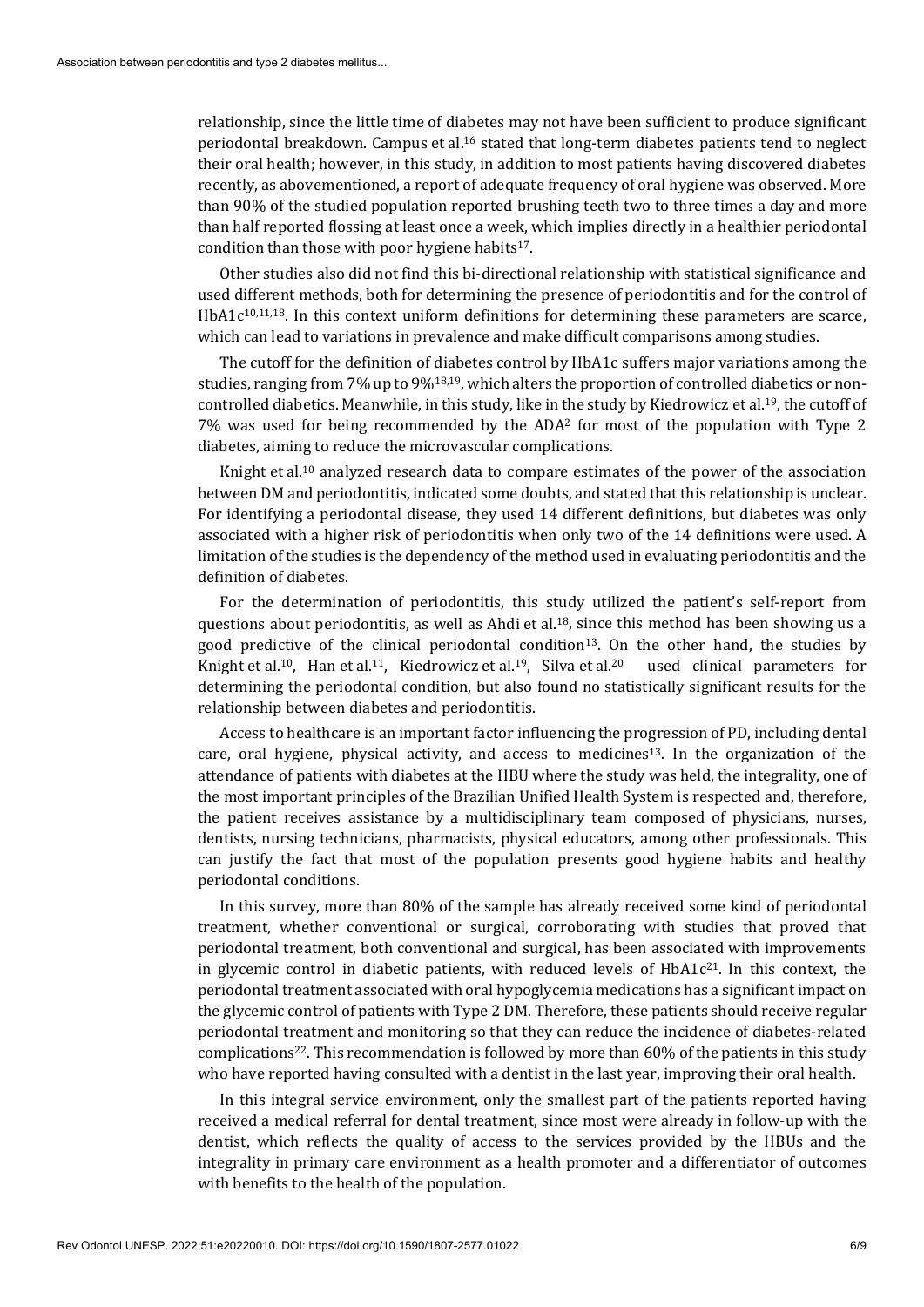Despite this, less than a third of patients reported have been informed on what is PD and about the relationship with DM, which may occur due to rapid appointments or by a lack of knowledge of the professionals, as suggested by Bahammam<sup>23</sup>. We emphasize the possibility of patients' memory bias, which may not remember the guidelines already received due to even the advancing age by most of the sample<sup>23</sup>. When the association was confirmed, we observed that the patient with periodontitis who received guidance did not present better glycemic control than those who were not oriented. The same occurs for the group that reported to believe this bidirectional relationship exists. Thus, the chance for maintaining the glycemic control of patients with periodontitis and who have already received guidance or treatment is the same as those who have not received  $(OR = 1)$ , probably by this integrality in the treatment.

Even with this small portion of patients who reported have already been informed, more than half have reported believing that a bi-directional relationship between periodontitis and DM can be found, showing that the diabetic is informed by means other than the medical service, as described in the studies by Al Habashneh et al.<sup>24</sup>, in which patients reported knowing about the relationship through television, internet, magazines, school, family and friends, in addition to traditional means: physician, dentist, and nurse. We suggest that, if these guidelines were given more frequently by healthcare professionals, patients may present better periodontal conditions and even glycemic control. Hence the importance of multi-professional and quality care, when patients are guided by all healthcare professionals and referred to prevention or treatment in various fields<sup>5,22</sup>.

Due to their important role in managing people with diabetes, authors suggest the use of sorting tools by dentists to identify patients with high risk, since they can be referred to investigation and early diagnosis by the physicians<sup>9</sup>. Valuable tools for use by physicians also have been reported, such as described by Ahdi et al.<sup>18</sup>, who suggested an oral health questionnaire to identify unsatisfactory oral health conditions in patients with DM, especially non-treated PD, which would aid in the correct referral to the dentist and early diagnosis of periodontal pathologies, and consequently, in improving control of diabetes. Thus, in the context of the integrality of care on which this study was based, we suggested the decentralization of the care and the transmission of information by the physician, dentist, and nurse triad, and the use of these screening tools by the other professionals, such as technicians and nursing assistants and oral health assistants.

In addition to the benefits already discussed for the patient, the reduction in the incidence and prevalence of periodontitis and diabetes may minimize their financial impact on health systems13, since with fewer patients, fewer medicines will be necessary, which it reduces costs associated with clinical care and treatment. Therefore, investing in disease prevention is not only a strategy required in the health aspect but also intelligent from an economic standpoint. The importance of providing a quality health service and investment in prevention and integral attention to patients, as observed in this study, is shown as the best health care strategy, despite the shortcomings and needs of existing ones. Thus, the importance of investments in the prevention and control of chronic diseases is evident, with benefits to patient health and the health system budget.

#### **CONCLUSION**

In this study, diabetic patients had a proper frequency of oral hygiene, dental care, and treatment. We found no relationship between periodontitis and diabetes, as well as an association of the glycemic control with knowledge about periodontal disease and its bi-directional relationship with diabetes in patients with periodontitis, which may be justified by the integral care provided by a multi-professional health team in the environment where the study was performed.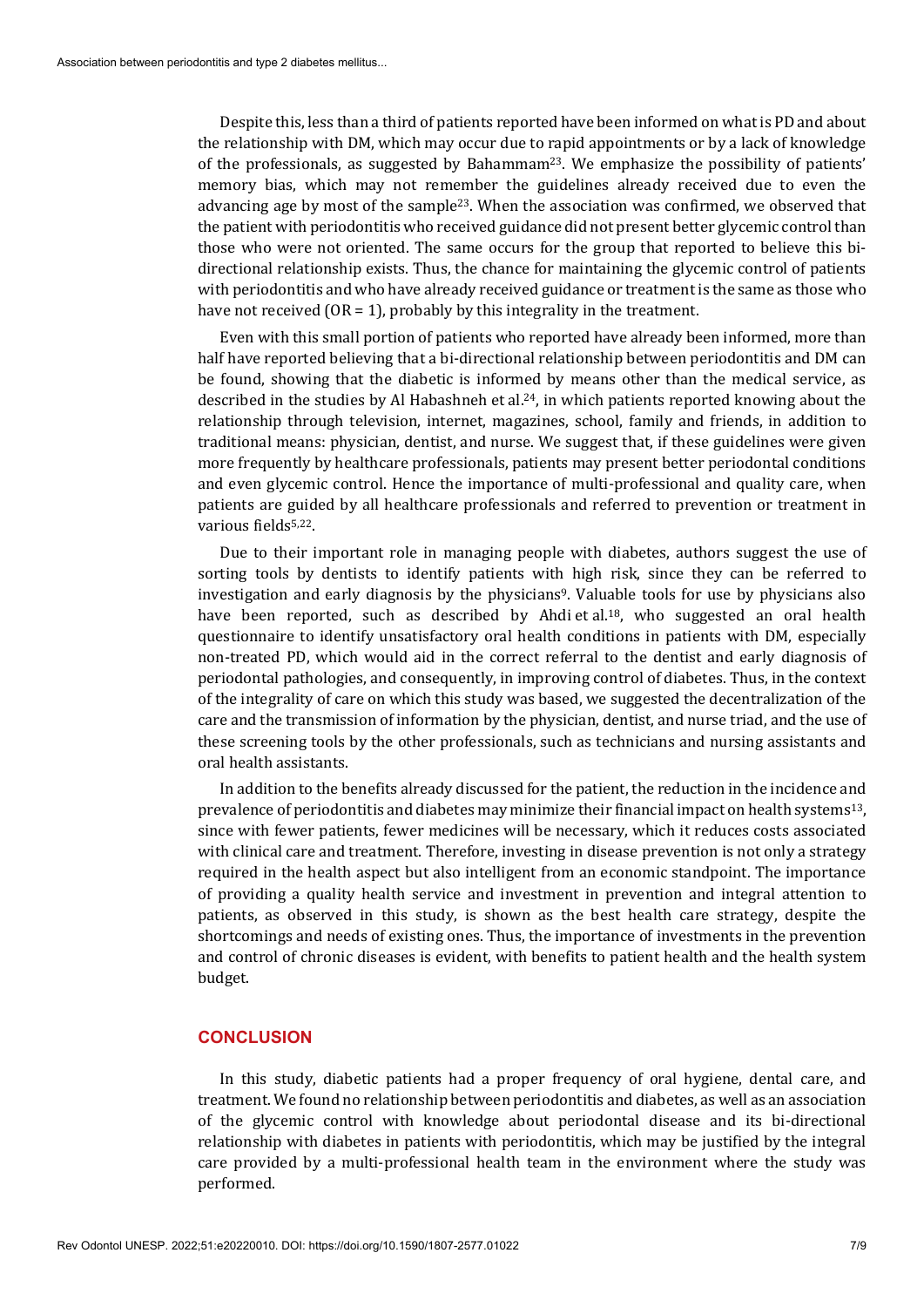### **ACKNOWLEDGEMENTS**

We thank the Health Technical School of the Single Health System for authorizing the data collection.

### **REFERENCES**

- 1. International Diabetes Federation IDF. Diabetes Atlas [Internet]. 2017 [cited 2018 Mar 24]. Available from: https://www.idf.org/e-library/epidemiology-research/diabetes-atlas
- 2. American Diabetes Association ADA. Standards of medical care in Diabetes. Diabetes Care. 2018;41(Suppl 1):S1-S2. [PMid:29222369.](https://www.ncbi.nlm.nih.gov/entrez/query.fcgi?cmd=Retrieve&db=PubMed&list_uids=29222369&dopt=Abstract)
- 3. World Health Organization WHO. Global reports on diabetes [Internet]. 2016 [cited 2018 Jan 30]. Available from: https://www.who.int/publications/i/item/9789241565257.
- 4. World Health Organization WHO. Diabetes country profiles: Brazil [Internet]. 2016 [cited 2018 Feb 6]. Available from[: https://cdn.who.int/media/docs/default-source/ncds/ncd](https://cdn.who.int/media/docs/default-source/ncds/ncd-surveillance/diabetes_profiles_explanatory_notes.pdf?sfvrsn=f2a2083c_5&download=true)[surveillance/diabetes\\_profiles\\_explanatory\\_notes.pdf?sfvrsn=f2a2083c\\_5&download=true.](https://cdn.who.int/media/docs/default-source/ncds/ncd-surveillance/diabetes_profiles_explanatory_notes.pdf?sfvrsn=f2a2083c_5&download=true)
- 5. Gurav AN. Management of diabolical diabetes mellitus and periodontitis nexus: are we doing enough? World J Diabetes. 2016 Feb;7(4):50-66. [http://dx.doi.org/10.4239/wjd.v7.i4.50.](https://doi.org/10.4239/wjd.v7.i4.50) [PMid:26962409.](https://www.ncbi.nlm.nih.gov/entrez/query.fcgi?cmd=Retrieve&db=PubMed&list_uids=26962409&dopt=Abstract)
- 6. Igari K, Kudo T, Toyofuku T, Inoue Y, Iwai T. Association between periodontitis and the development of systemic diseases. Oral Biology and Dentistry. 2014 Jan;2(1):4[. http://dx.doi.org/10.7243/2053-5775-](https://doi.org/10.7243/2053-5775-2-4) [2-4.](https://doi.org/10.7243/2053-5775-2-4)
- 7. Garcia RI, Krall EA, Vokonas PS. Periodontal disease and mortality from all causes in the VA Dental Longitudinal Study. Ann Periodontol. 1998 Jul;3(1):339-49. [http://dx.doi.org/10.1902/annals.1998.3.1.339.](https://doi.org/10.1902/annals.1998.3.1.339) [PMid:9722718.](https://www.ncbi.nlm.nih.gov/entrez/query.fcgi?cmd=Retrieve&db=PubMed&list_uids=9722718&dopt=Abstract)
- 8. Löe H. Periodontal disease. The sixth complication of diabetes mellitus. Diabetes Care. 1993 Jan;16(1):329-34[. http://dx.doi.org/10.2337/diacare.16.1.329.](https://doi.org/10.2337/diacare.16.1.329) [PMid:8422804.](https://www.ncbi.nlm.nih.gov/entrez/query.fcgi?cmd=Retrieve&db=PubMed&list_uids=8422804&dopt=Abstract)
- 9. Casanova L, Hughes FJ, Preshaw PM. Diabetes and periodontal disease: a two-way relationship. Br Dent J. 2014 Oct;217(8):433-7[. http://dx.doi.org/10.1038/sj.bdj.2014.907.](https://doi.org/10.1038/sj.bdj.2014.907) [PMid:25342350.](https://www.ncbi.nlm.nih.gov/entrez/query.fcgi?cmd=Retrieve&db=PubMed&list_uids=25342350&dopt=Abstract)
- 10. Knight ET, Leichter JW, Tawse-Smith A, Thomson WM. Quantifying the association between selfreported diabetes and periodontitis in the New Zealand population. J Periodontol. 2015 Aug;86(8):945-54[. http://dx.doi.org/10.1902/jop.2015.150048.](https://doi.org/10.1902/jop.2015.150048) [PMid:25903984.](https://www.ncbi.nlm.nih.gov/entrez/query.fcgi?cmd=Retrieve&db=PubMed&list_uids=25903984&dopt=Abstract)
- 11. Han DH, Lim S, Kim JB. The association of smoking and diabetes with periodontitis in a Korean population. J Periodontol. 2012 Nov;83(11):1397-406. [http://dx.doi.org/10.1902/jop.2012.110686.](https://doi.org/10.1902/jop.2012.110686) [PMid:22376209.](https://www.ncbi.nlm.nih.gov/entrez/query.fcgi?cmd=Retrieve&db=PubMed&list_uids=22376209&dopt=Abstract)
- 12. World Health Organization WHO. Monograph on tobacco cessation and oral health integration [Internet]. 2017 [cited 2017 Aug 8]. Available from: https://www.who.int/publications/i/item/whomonograph-on-tobacco-cessation-and-oral-health-integration.
- 13. Cyrino RM, Miranda Cota LO, Pereira Lages EJ, Bastos Lages EM, Costa FO. Evaluation of self-reported measures for prediction of periodontitis in a sample of Brazilians. J Periodontol. 2011 Dec;82(12):1693-704[. http://dx.doi.org/10.1902/jop.2011.110015.](https://doi.org/10.1902/jop.2011.110015) [PMid:21563951.](https://www.ncbi.nlm.nih.gov/entrez/query.fcgi?cmd=Retrieve&db=PubMed&list_uids=21563951&dopt=Abstract)
- 14. Jimenez M, Hu FB, Marino M, Li Y, Joshipura KJ. Type 2 diabetes mellitus and 20 year incidence of periodontitis and tooth loss. Diabetes Res Clin Pract. 2012 Dec;98(3):494-500. [http://dx.doi.org/10.1016/j.diabres.2012.09.039.](https://doi.org/10.1016/j.diabres.2012.09.039) [PMid:23040240.](https://www.ncbi.nlm.nih.gov/entrez/query.fcgi?cmd=Retrieve&db=PubMed&list_uids=23040240&dopt=Abstract)
- 15. Rajhans NS, Kohad RM, Chaudhari VG, Mhaske NH. A clinical study of the relationship between diabetes mellitus and periodontal disease. J Indian Soc Periodontol. 2011 Oct;15(4):388-92. [http://dx.doi.org/10.4103/0972-124X.92576.](https://doi.org/10.4103/0972-124X.92576) [PMid:22368365.](https://www.ncbi.nlm.nih.gov/entrez/query.fcgi?cmd=Retrieve&db=PubMed&list_uids=22368365&dopt=Abstract)